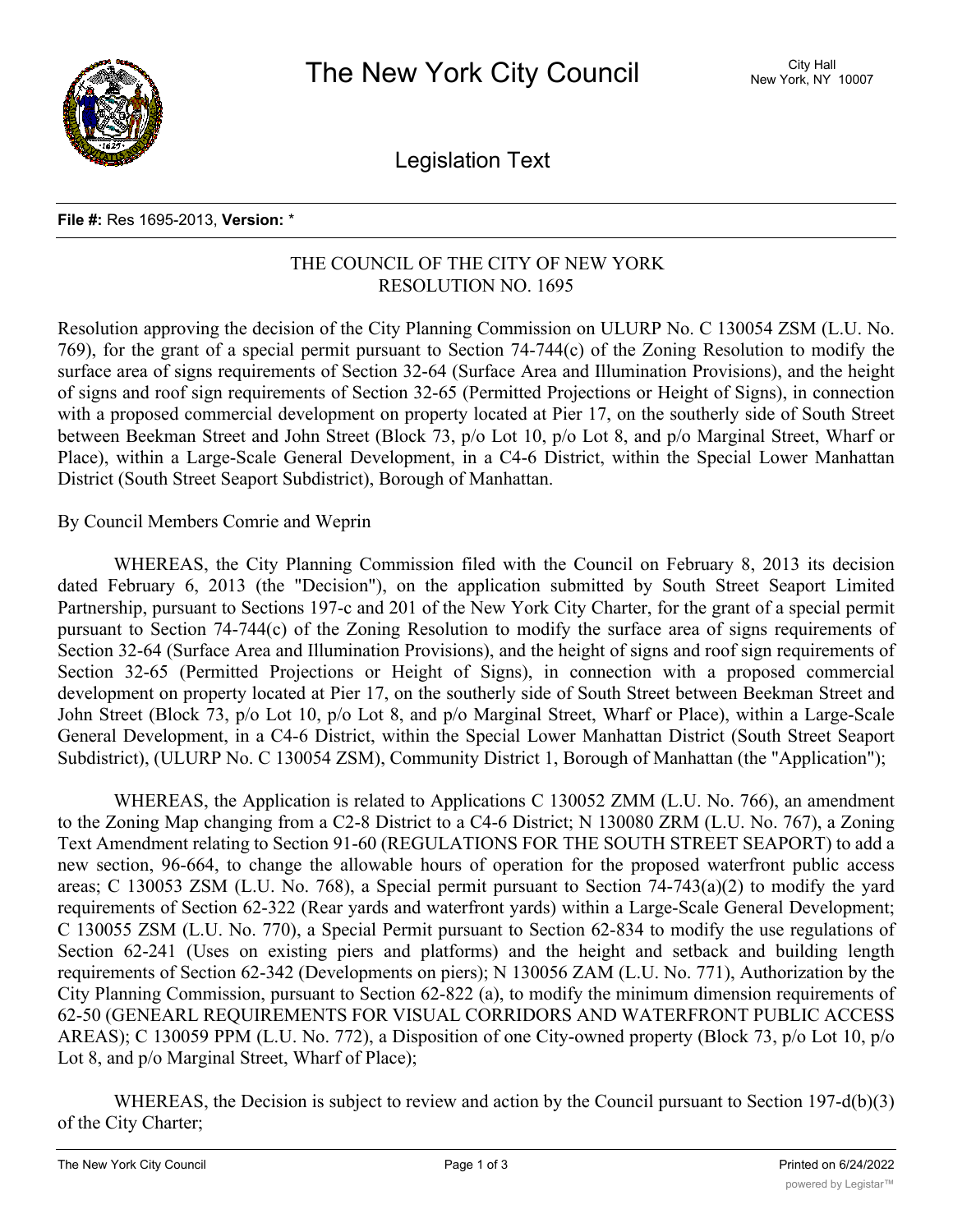WHEREAS, the City Planning Commission has made the findings required pursuant to Section 74-744 of the Zoning Resolution of the City of New York;

WHEREAS, upon due notice, the Council held a public hearing on the Decision and Application on March 14, 2013;

WHEREAS, the Council has considered the land use implications and other policy issues relating to the Decision and Application; and

WHEREAS, the Council has considered the relevant environmental issues, the negative declaration (CEQR No. 12DME007M) issued on August 28, 2012 (the "Negative Declaration") and the CEQR Technical Memorandum dated March 19, 2013 (the "Technical Memorandum");

## RESOLVED:

The Council finds that the action described herein will have no significant impact on the environment as set forth in the Negative Declaration and the Technical Memorandum.

Pursuant to Sections 197-d and 200 of the City Charter and on the basis of the Decision and Application, and based on the environmental determination and consideration described in this report, C 130054 ZSM and the Technical Memorandum, incorporated by reference herein, the Council approves the Decision, subject to the following conditions:

1. The property that is the subject of this application (C 130054 ZSM) shall be developed in size and arrangement substantially in accordance with the dimensions, specifications and zoning computations indicated on the following plans, prepared by SHoP Architects, filed with this application and incorporated in this resolution, and in accordance with the provisions and procedures set forth in the Restrictive Declaration:

| Drawing Nos. | Title                      | <b>Last Revised Date</b> |
|--------------|----------------------------|--------------------------|
| $Z-101$      | <b>Zoning Calculations</b> | 02/05/2013               |
| $Z-110$      | Signage                    | 02/05/2013               |
| $Z-110A$     | Signage Controls           | 02/05/2013               |

- 2. Such development shall conform to all applicable provisions of the Zoning Resolution, except for the modifications specifically granted in this resolution and shown on the plans listed above which have been filed with this application. All zoning computations are subject to verification and approval by the New York City Department of Buildings.
- 3. Such development shall conform to all applicable laws and regulations relating to its construction, operation and maintenance.
- 4. Development pursuant to this resolution shall be allowed only after the Restrictive Declaration attached

as Exhibit A to the City Planning Commission  $\mathbb{R}^n$  and  $\mathbb{R}^n$  and  $\mathbb{R}^n$  and  $\mathbb{R}^n$  and  $\mathbb{R}^n$  and  $\mathbb{R}^n$  and  $\mathbb{R}^n$  and  $\mathbb{R}^n$  and  $\mathbb{R}^n$  and  $\mathbb{R}^n$  and  $\mathbb{R}^n$  and  $\mathbb{R}^n$